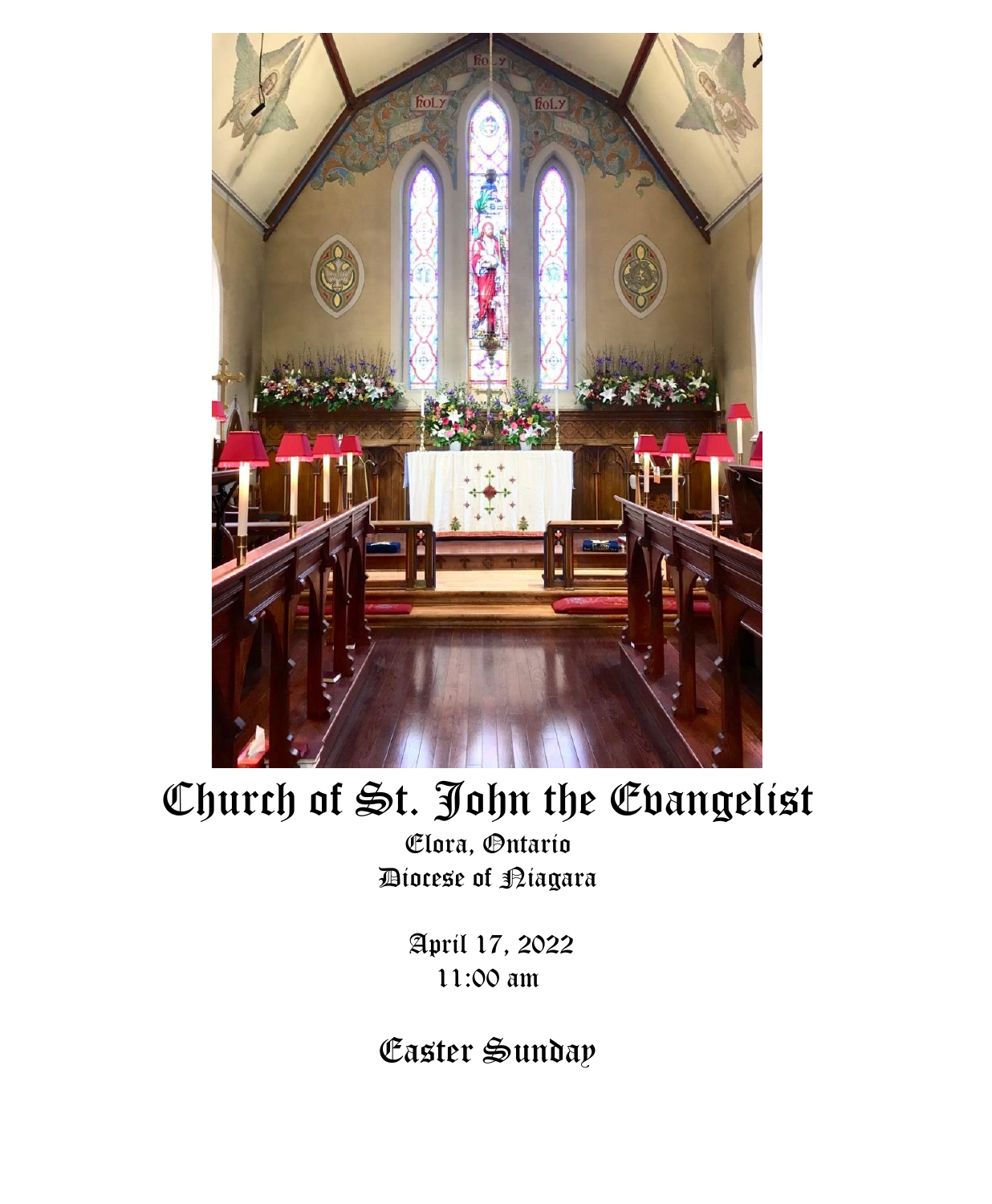# **11:00 am Choral Eucharist (BCP)**

*This service is live-streamed from St. John's. Welcome to an in-person service at St. John's. Please keep your physical distance where possible. Wear a good fitting face mask. Use the hand sanitizer provided.*

------------------------------------------------------------

 *St. John's church sits on the traditional unceded territories of the Attawandaron, Mississauga, and Haudenosaunee First Nations. These lands are covered by the Between the Lakes Treaty and the Haldemand land grant. These lands are also part of The Dish With One Spoon Treaty, all subsequent newcomers have been invited into this treaty in the spirit of peace, friendship and respect. Today this land is home to many diverse Inuit, Metis and First Nations peoples.* 

#### **Mass Setting Coronation Mass**  Mozart **Mass 3.1 (1998)** Mozart **Mass 3.1 (1998)** Mozart

#### **Hymn 153 Jesus Christ is Risen Today (vv 1,2,3)**

*Sinners to redeem and save. Alleluia!*

| Jesus Christ is risen today,     | Alleluia! | But the pains which he endured | Alleluia! |
|----------------------------------|-----------|--------------------------------|-----------|
| Our triumphant holy day,         | Alleluia! | Our salvation have procured;   | Alleluia! |
| Who did once upon the Cross      | Alleluia! | Now above the sky he's King,   | Alleluia! |
| Suffer to redeem our loss.       | Alleluia! | Where the angels ever sing.    | Alleluia! |
| Hymns of praise then let us sing | Alleluia! |                                |           |
| Unto Christ, our heavenly King,  | Alleluia! |                                |           |
| Who endured the Cross and grave, | Alleluia! |                                |           |

#### **THE COLLECT FOR PURITY**

*Celebrant:* ALMIGHTY God, unto whom all hearts be open, all desires known, and from whom no secrets are hid: Cleanse the thoughts of our hearts by the inspiration of thy Holy Spirit, that we may perfectly love thee, and worthily magnify thy holy Name; through Christ our Lord. **Amen.**

*(congregation may be seated or kneel)*

#### **SUMMARY OF THE LAW**

*Celebrant:* OUR Lord Jesus Christ said: Hear O Israel, The Lord our God is one Lord; and thou shalt love the Lord thy God with all thy heart, and with all thy soul, and with all thy mind, and with all thy strength. This is the first and great commandment. And the second is like unto it:

Thou shalt love thy neighbour as thyself. On these two commandments hang all the

**Easter Sunday**  April 17, 2022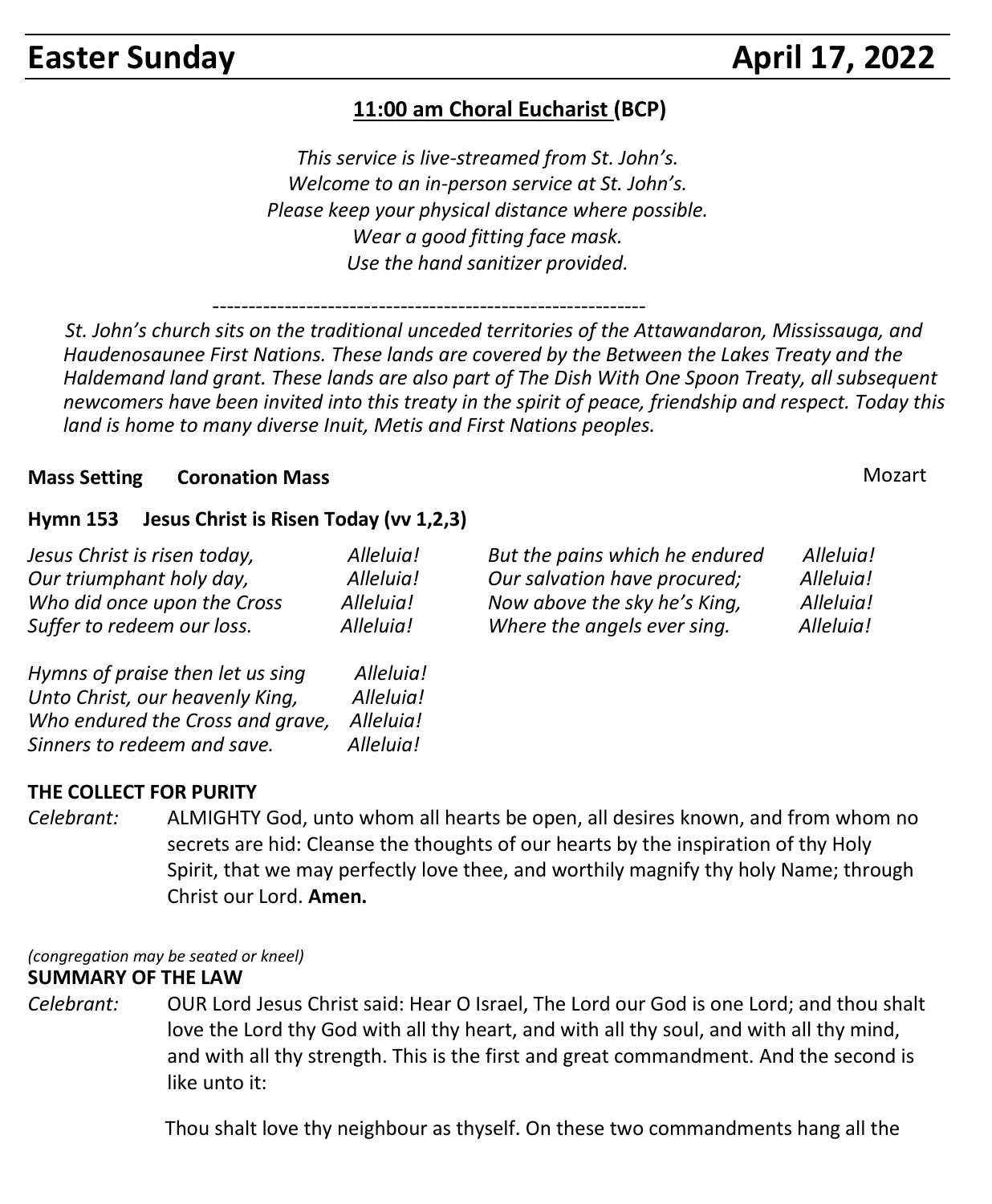Law and the Prophets.

*People:* **Lord, have mercy upon us, and write both these thy laws in our hearts, we beseech thee.**

**Kyrie** (choir)

Lord, have mercy upon us. Christ, have mercy upon us. Lord, have mercy upon us.

### **GLORIA** *(choir)* Mozart

*(congregation please stand)*

Glory be to God on high, and in earth peace, good will towards all. We praise thee, we bless thee, we worship thee, we glorify thee, we give thanks to thee for thy great glory, O Lord God, heavenly King, God the Father Almighty.

O Lord, the only-begotten Son, Jesu Christ; O Lord God, Lamb of God, Son of the Father, that takest away the sin of the world, have mercy upon us. Thou that takest away the sin of the world, receive our prayer. Thou that sittest at the right hand of God the Father, have mercy upon us. For thou only art holy; thou only art the Lord; thou only, O Christ, with the Holy Ghost, art most high in the glory of God the Father. **Amen.**

# **COLLECT**

*Celebrant:* Almighty God, who through thine only-begotten Son Jesus Christ hast overcome death, and opened unto us the gate of everlasting life: We humbly beseech thee, that as by thy special grace, thou dost put into our minds good desires so by thy continual help we may bring the same to good effect; through Jesus Christ our Lord, who liveth and reigneth with thee and the Holy Spirit, ever one good, world without end. **Amen.** *People:* **Amen.**

### **Lesson Isaiah 65.17-25**

For I am about to create new heavens and a new earth; the former things shall not be remembered or come to mind. But be glad and rejoice forever in what I am creating; for I am about to create Jerusalem as a joy, and its people as a delight. I will rejoice in Jerusalem, and delight in my people; no more shall the sound of weeping be heard in it, or the cry of distress. No more shall there be in it an infant that lives but a few days, or an old person who does not live out a lifetime; for one who dies at a hundred years will be considered a youth, and one who falls short of a hundred will be considered accursed. They shall build houses and inhabit them; they shall plant vineyards and eat their fruit. They shall not build and another inhabit; they shall not plant and another eat; for like the days of a tree shall the days of my people be, and my chosen shall long enjoy the work of their hands. They shall not labor in vain, or bear children for calamity; for they shall be offspring blessed by the Lord—and their descendants as well. Before they call I will answer, while they are yet speaking I will hear. The wolf and the lamb shall feed together, the lion shall eat straw like the ox; but the serpent—its food shall be dust! They shall not hurt or destroy on all my holy mountain, says the Lord.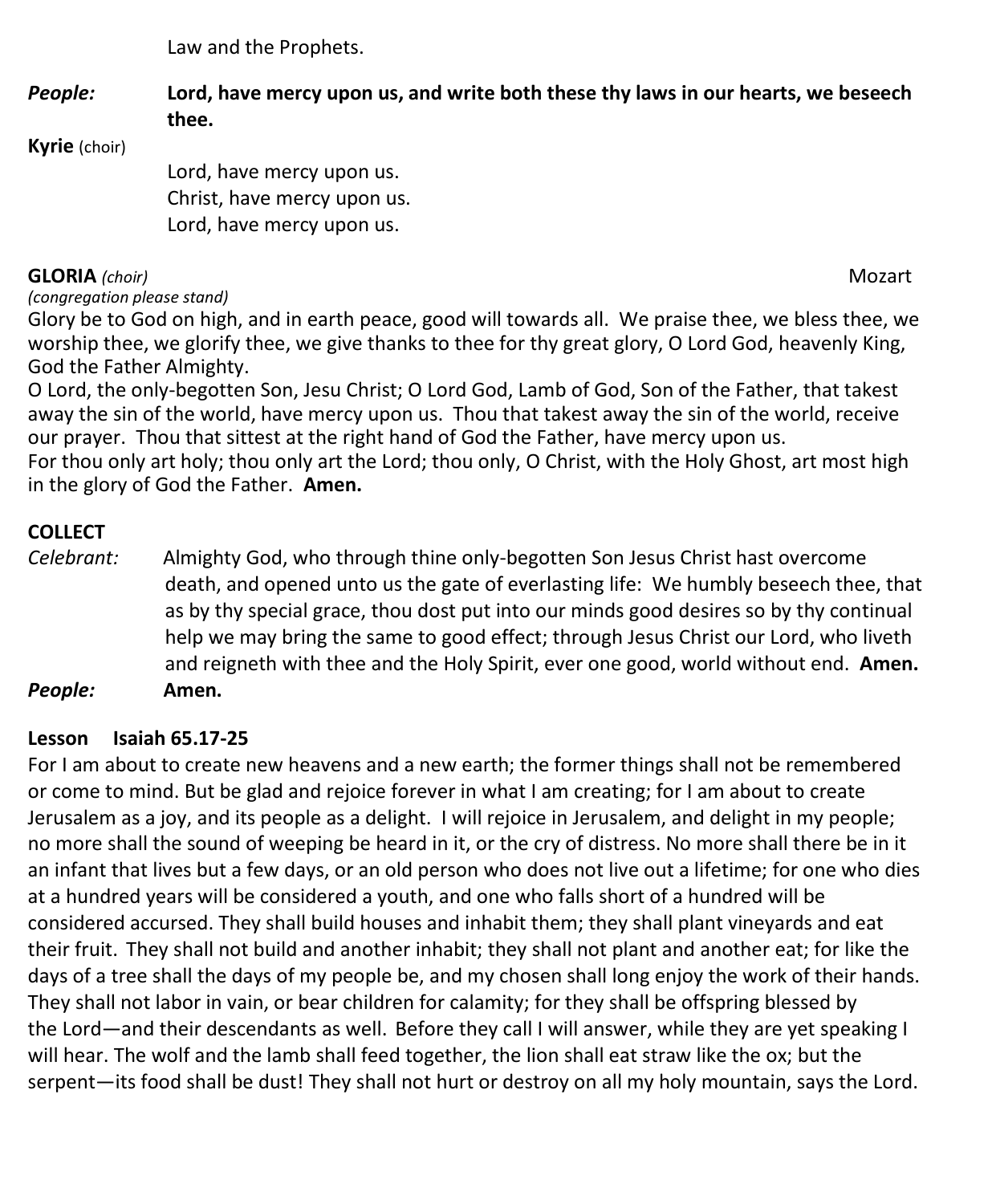#### **Psalm 118:1-2, 14-24** *(sung)*

O give thanks unto the Lord, for he is gracious: because his mercy endureth for ever.

Let Israel now confess that he is gracious, and that his mercy endureth for ever.

The Lord is my strength and my song, and is become my salvation.

The voice of joy and health is in the dwellings of the righteous: the right hand of the Lord bringeth mighty things to pass.

The right hand of the Lord is exalted: the right hand of the Lord bringeth mighty things to pass.

I shall not die, but live, and declare the works of the Lord.

The Lord hath chastened and corrected me; but he hath not given me over unto death.

Open to me the gates of righteousness, that I may go into them and give thanks unto the Lord.

This is the gate of the Lord: the righteous shall enter into it.

I will thank thee, for thou hast heard me, and art become my salvation.

The same stone which the builders refused is become the head-stone in the corner.

This is the Lord's doing, and it is marvellous in our eyes. Alleluia.

This is the day which the Lord hath made; we will rejoice and be glad in it. Alleluia.

#### *(please stand)*

- **GOSPEL Luke 24.1-12**
- *Reader:*The Lord be with you.
- *People: And with thy spirit.*
- *Reader:* The Holy Gospel is written in the 24<sup>th</sup> chapter of the gospel according to Luke beginning at the 1<sup>st</sup> verse.

#### *People:* **Glory be to thee, O Lord.**

 But on the first day of the week, at early dawn, they came to the tomb, taking the spices that they had prepared. They found the stone rolled away from the tomb, but when they went in, they did not find the body. While they were perplexed about this,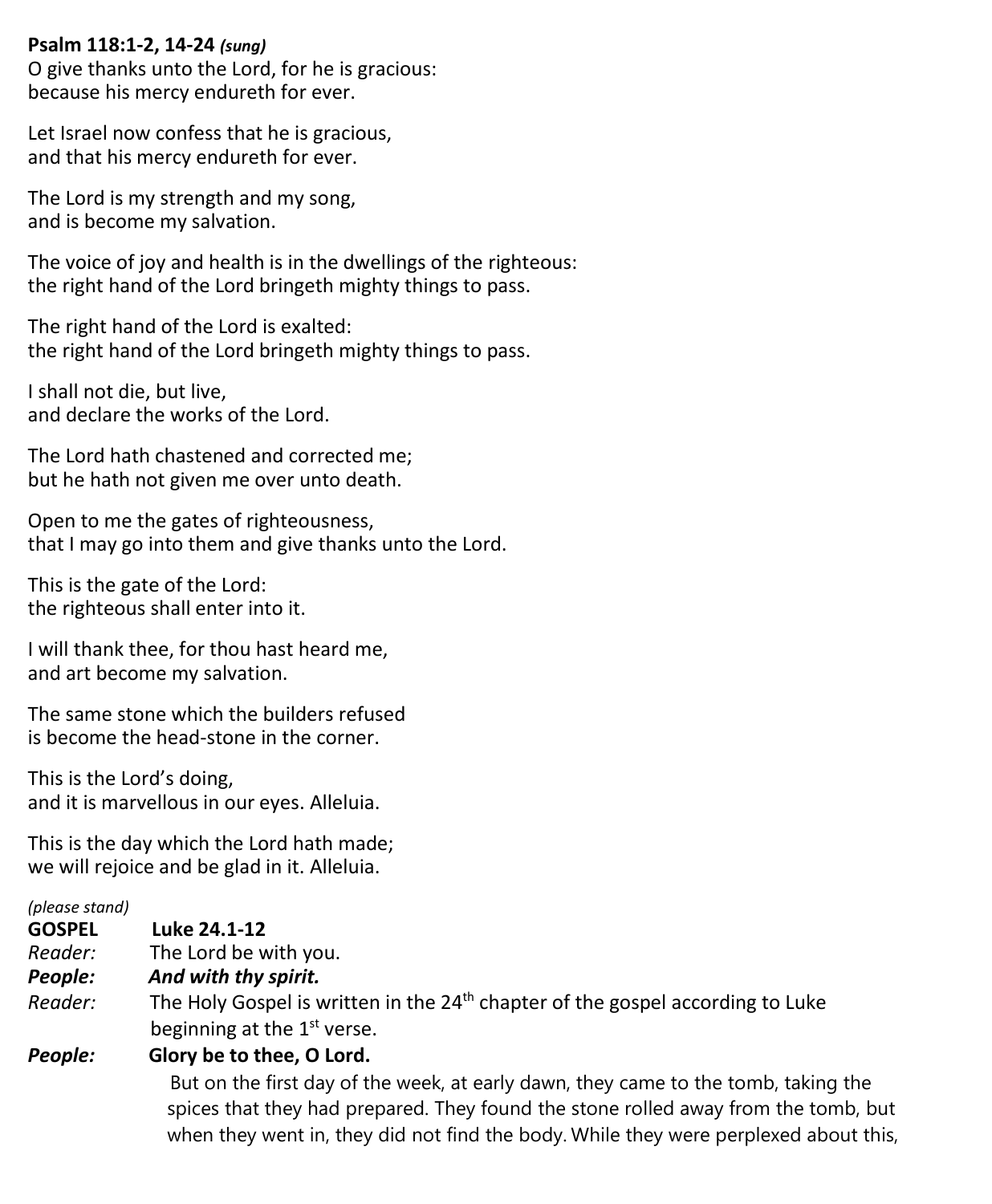suddenly two men in dazzling clothes stood beside them. The women were terrified and bowed their faces to the ground, but the men said to them, "Why do you look for the living among the dead? He is not here, but has risen. Remember how he told you, while he was still in Galilee, that the Son of Man must be handed over to sinners, and be crucified, and on the third day rise again." Then they remembered his words, and returning from the tomb, they told all this to the eleven and to all the rest. Now it was Mary Magdalene, Joanna, Mary the mother of James, and the other women with them who told this to the apostles. But these words seemed to them an idle tale, and they did not believe them. But Peter got up and ran to the tomb; stooping and looking in, he saw the linen cloths by themselves; then he went home, amazed at what had happened.

The Gospel of Christ.

#### *People:* **Praise be to thee, O Christ.**

*Celebrant:* I BELIEVE in one God

*People:* **the Father Almighty, Maker of heaven and earth, and of all things visible and invisible:**

> **And in one Lord Jesus Christ, the only begotten Son of God, begotten of the Father before all worlds; God, of God; light, of light; very God, of very God; begotten, not made; being of one substance with the Father; through whom all things were made: who for us and for our salvation came down from heaven, and was incarnate by the Holy Ghost of the Virgin Mary, and was made man, and was crucified also for us under Pontius Pilate. He suffered and was buried, and the third day he rose again according to the Scriptures, and ascended into heaven, and sitteth on the right hand of the Father. And he shall come again with glory to judge both the quick and the dead: whose kingdom shall have no end.**

> **And I believe in the Holy Ghost, the Lord, the Giver of life, who proceedeth from the Father and the Son, who with the Father and the Son together is worshipped and glorified, who spake by the prophets. And I believe one, holy, catholic, and apostolic church. I acknowledge one baptism for the remission of sins. And I look for the resurrection of the dead, and the life of the world to come. Amen.**

#### **Hymn 210 Yours Be the Glory, Risen, Conquering Son** (vv 1,2,3)

| Yours be the glory, risen, conquering Son:         | See! Jesus meets us, risen from the tomb;           |
|----------------------------------------------------|-----------------------------------------------------|
| endless is the victory over death you won.         | lovingly he greets us, scatters fear and gloom.     |
| Angels robed in splendour rolled the stone away,   | Let the church with gladness hymns of triumph sing, |
| kept the folded grave-clothes where your body lay. | for her Lord is living; death has lost its sting!   |

*Yours be the glory, risen, conquering Son: endless is Yours be the glory… the victory over death you won.*

> *No more we doubt you, glorious Prince of life: what is life without you? Aid us in our strife; make us more than conquerors through your deathless love; Bring us safe through Jordan to your home above. Yours be the glory…*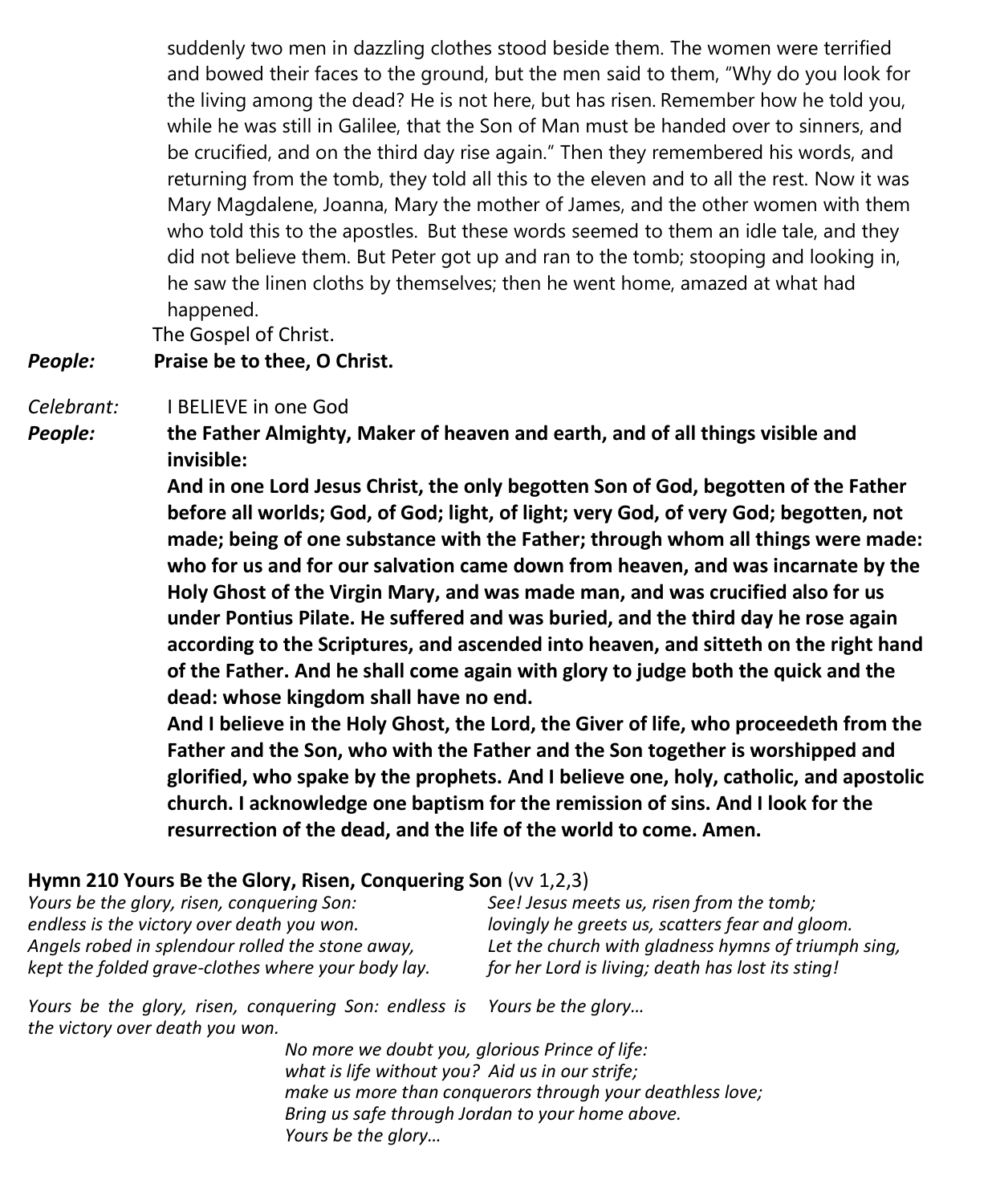**SERMON** Rev'd Judy Steers

#### **Anthem Hallelujah Chorus** Handel

#### **PREPARATION OF THE GIFTS**

During the Anthem the Celebrant prepares the elements for Communion.

*"Worthy is the Lamb that was slain to receive power, and riches, and wisdom, and strength, and honour, and glory, and blessing." (Revelation 5.12)*

#### **PRAYERS**

In joy and hope let us pray to the source of all life, saying "Hear us, Lord of glory."

That the risen Saviour may fill us with the joy of his holy and life-giving resurrection, let us pray to the Lord.

#### **Hear us, Lord of glory!**

That isolated and persecuted churches may find fresh strength in the Easter gospel, let us pray to the Lord.

#### **Hear us, Lord of glory!**

That the risen Saviour may grant us humility to be subject to one another in Christian love, let us pray to the Lord.

#### **Hear us, Lord of glory!**

That the risen Saviour may provide for those who lack food, work, or shelter, let us pray to the Lord. **Hear us, Lord of glory!**

That by God's power wars and famine may cease through all the earth, let us pray to the Lord. **Hear us, Lord of glory!**

That God may reveal the light of his presence to the sick, the weak, and the dying, that they may be strengthened. In our prayers this morning we uphold….. and we remember all our loved ones who join the communion of saints in light….

let us pray to the Lord.

### **Hear us, Lord of glory!**

That the risen Saviour may send the fire of the Holy Spirit upon all God's people, that we may bear faithful witness to his resurrection, let us pray to the Lord. **Hear us, Lord of glory!**

Accept these prayers, O Father, for Jesus Christ's sake, our only Mediator and Advocate, to whom with thee and the Holy Spirit, be all honour and glory, world without end. **Amen.**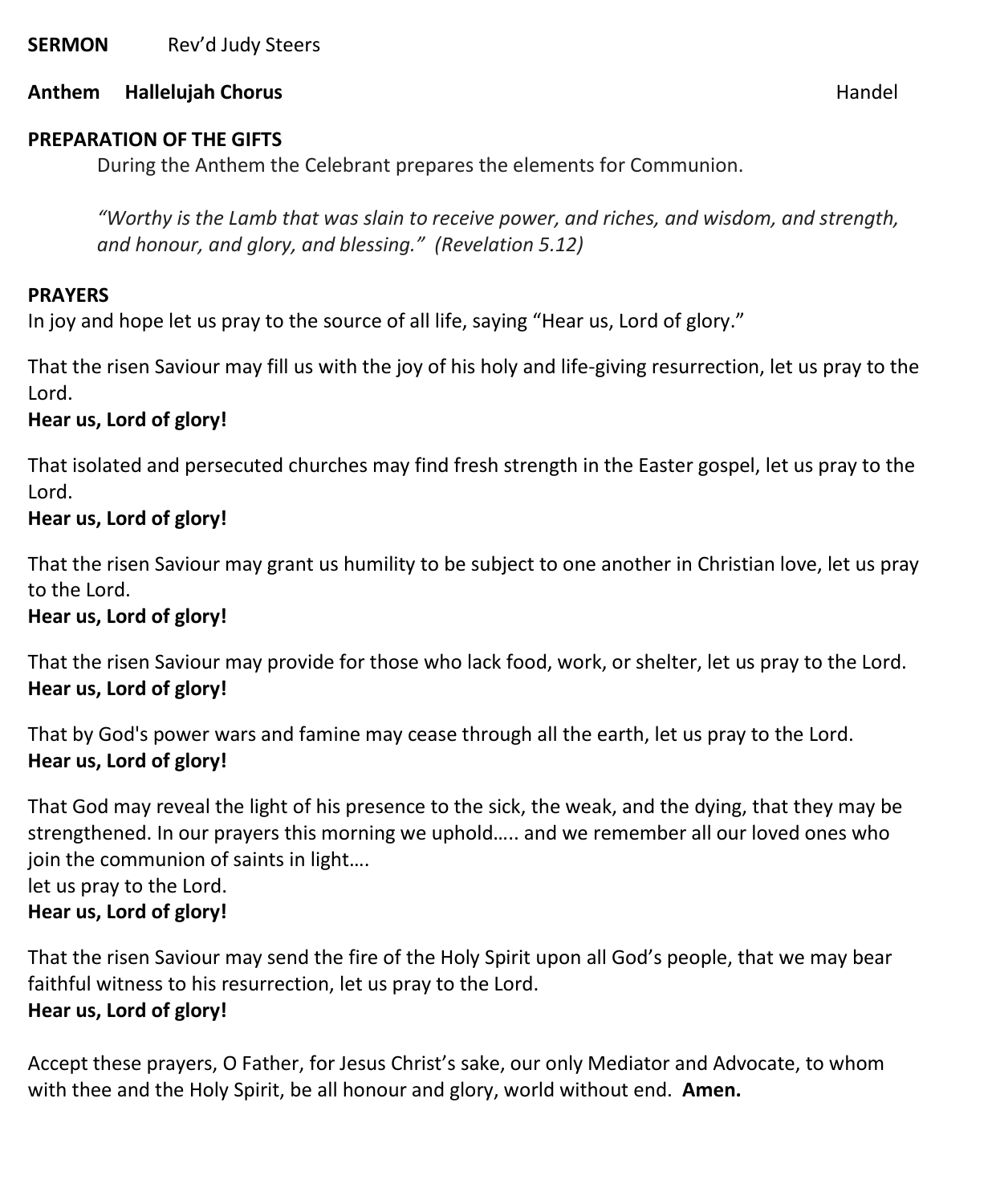#### **CONFESSION AND ABSOLUTION**

*Leader:* YE that do truly and earnestly repent you of your sins, and are in love and charity with your neighbours, and intend to lead the new life, following the commandments of God, and walking from henceforth in his holy ways: draw near with faith, and take this holy sacrament to your comfort; and make your humble confession to Almighty God.

#### *Celebrant:* ALMIGHTY God,

*All:* **Father of our Lord Jesus Christ, maker of all things, judge of all people: we acknowledge and confess our manifold sins and wickedness, which we from time to time most grievously have committed, by thought, word, and deed, against thy divine majesty. We do earnestly repent, and are heartily sorry for these our misdoings. Have mercy upon us, most merciful Father; for thy Son our Lord Jesus Christ's sake, forgive us all that is past; and grant that we may ever hereafter serve and please thee in newness of life, to the honour and glory of thy Name; through Jesus Christ our Lord. Amen.**

- *Celebrant:* ALMIGHTY God, our heavenly Father, who of his great mercy hath promised forgiveness of sins to all them that with hearty repentance and true faith turn unto him: have mercy upon you; pardon and deliver you from all your sins; confirm and strengthen you in all goodness; and bring you to everlasting life; through Jesus Christ our Lord.
- *All:* **Amen.**
- *Leader:* Hear what comfortable words our Saviour Christ saith unto all that truly turn to him: Come unto me all that labour and are heavy laden, and I will refresh you. - *Matthew 11:28*

God so loved the world, that he gave his only begotten Son, to the end that all that believe in him should not perish, but have eternal life. - *John 3:16.*

Hear also what Saint Paul saith:

This is a true saying, and worthy of all to be received, that Christ Jesus came into the world to save sinners. - *1 Timothy 1:15.*

Hear also what Saint John saith.

If any one sin, we have an Advocate with the Father, Jesus Christ the righteous; and he is the propitiation for our sins. - *1 St John 2:1, 2*.

#### **THANKSGIVING AND CONSECRATION**

| (Choir stand) |                                       |
|---------------|---------------------------------------|
| Celebrant:    | The Lord be with you;                 |
| Choir:        | And with thy spirit.                  |
| Celebrant:    | Lift up your hearts;                  |
| Choir:        | We lift them up unto the Lord.        |
| Celebrant:    | Let us give thanks unto our Lord God; |
| Choir:        | It is meet and right so to do.        |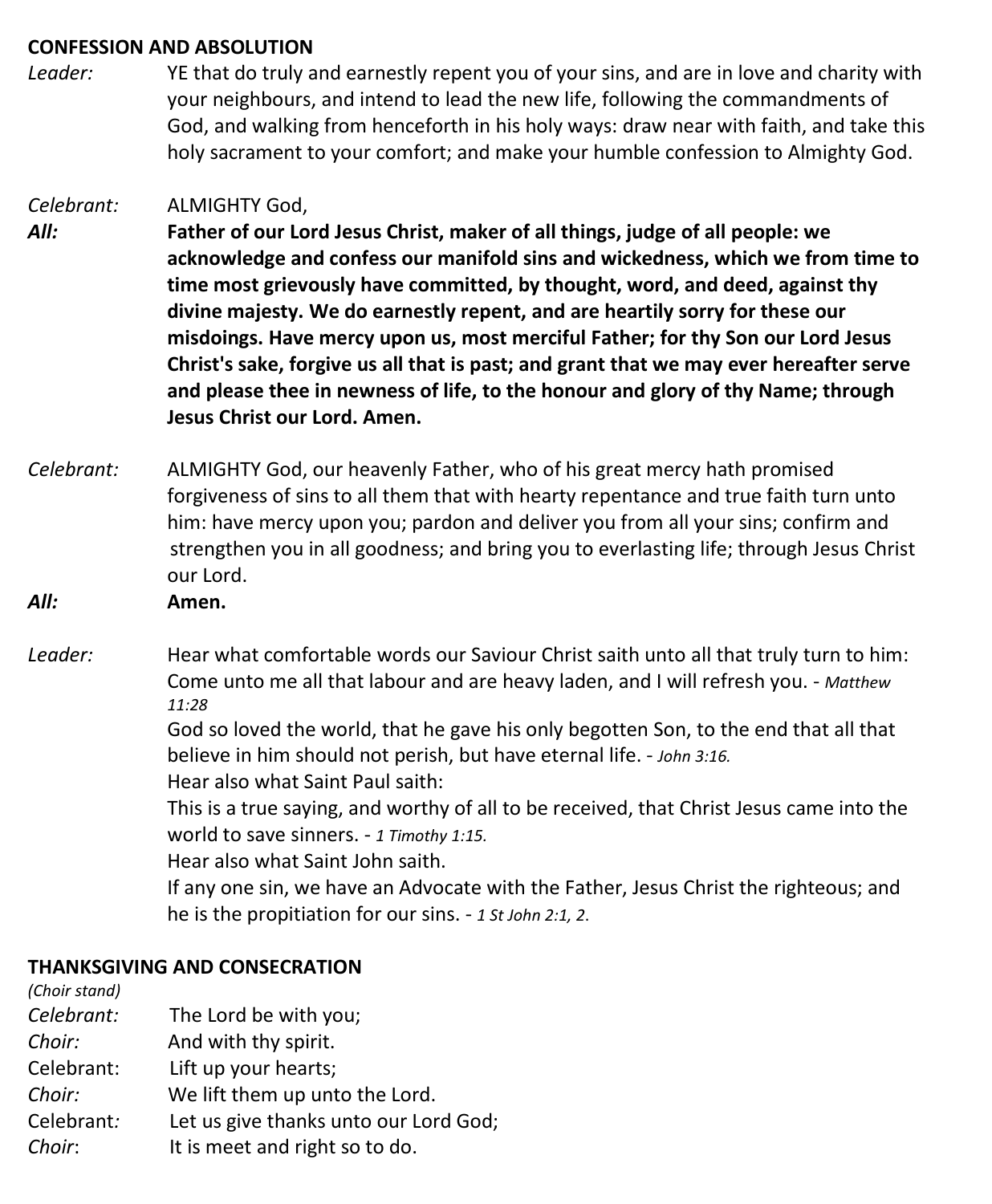Celebrant*:* It is very meet, right, and our bounden duty that we should at all times and in all places give thanks unto thee, O Lord, Holy Father, Almighty, Everlasting God, Creator and preserver of all things.

> But chiefly are we bound to praise thee for the glorious Resurrection of thy Son Jesus Christ our Lord: for he is the very Paschal Lamb, which was offered for us, and hath taken away the sin of the world; who by his death hath destroyed death, and by his rising to life again hath restored to us everlasting life.

 Therefore with Angels and Archangels, and with the whole company of heaven, we laud and magnify thy glorious Name; evermore praising thee and saying:

*Choir* **Holy, Holy, Holy, Lord God of hosts,**  heaven and earth are full of thy glory. Glory be to thee, O Lord Most High. Blessed is he who cometh in the name of the Lord, Hosanna in the Highest.

#### **PRAYER OF CONSECRATION**

*Celebrant*: BLESSING and glory and thanksgiving be unto thee Almighty God, our heavenly Father, who of thy tender mercy didst give thine only Son Jesus Christ to take our nature upon him, and to suffer death upon the Cross for our redemption; who made there, by his one oblation of himself once offered, a full, perfect, and sufficient sacrifice, oblation, and satisfaction, for the sins of the whole world; and did institute, and in his holy Gospel command us to continue, a perpetual memorial of that his precious death, until his coming again.

> Hear us, O merciful Father, we most humbly beseech thee; and grant that we receiving these thy creatures of bread and wine, according to thy Son our Saviour Jesus Christ's holy institution, in remembrance of his death and passion, may be partakers of his most blessed Body and Blood; who, in the same night that he was betrayed, took Bread; and, when he had given thanks, he brake it; and gave it to his disciples, saying, Take, eat; this is my Body which is given for you: Do this in remembrance of me. Likewise after supper he took the Cup; and, when he had given thanks, he give it to them, saying, Drink ye all, of this; for this is my Blood of the new Covenant, which is shed for you and for many for the remission of sins: Do this, as oft as ye shall drink it, in remembrance of me.

> Wherefore, O Father, Lord of heaven and earth, we thy humble servants, with all thy holy Church, remembering the precious death of thy beloved Son, his mighty resurrection, and glorious ascension, and looking for his coming again in glory, do make before thee, in this sacrament of the holy Bread of eternal life and the Cup of everlasting salvation, the memorial which he hath commanded; And we entirely desire thy fatherly goodness mercifully to accept this our sacrifice of praise and thanksgiving, most humbly beseeching thee to grant, that by the merits and death of thy Son Jesus Christ, and through faith in his blood, we and all thy whole Church may obtain remission of our sins, and all other benefits of his passion; And we pray that by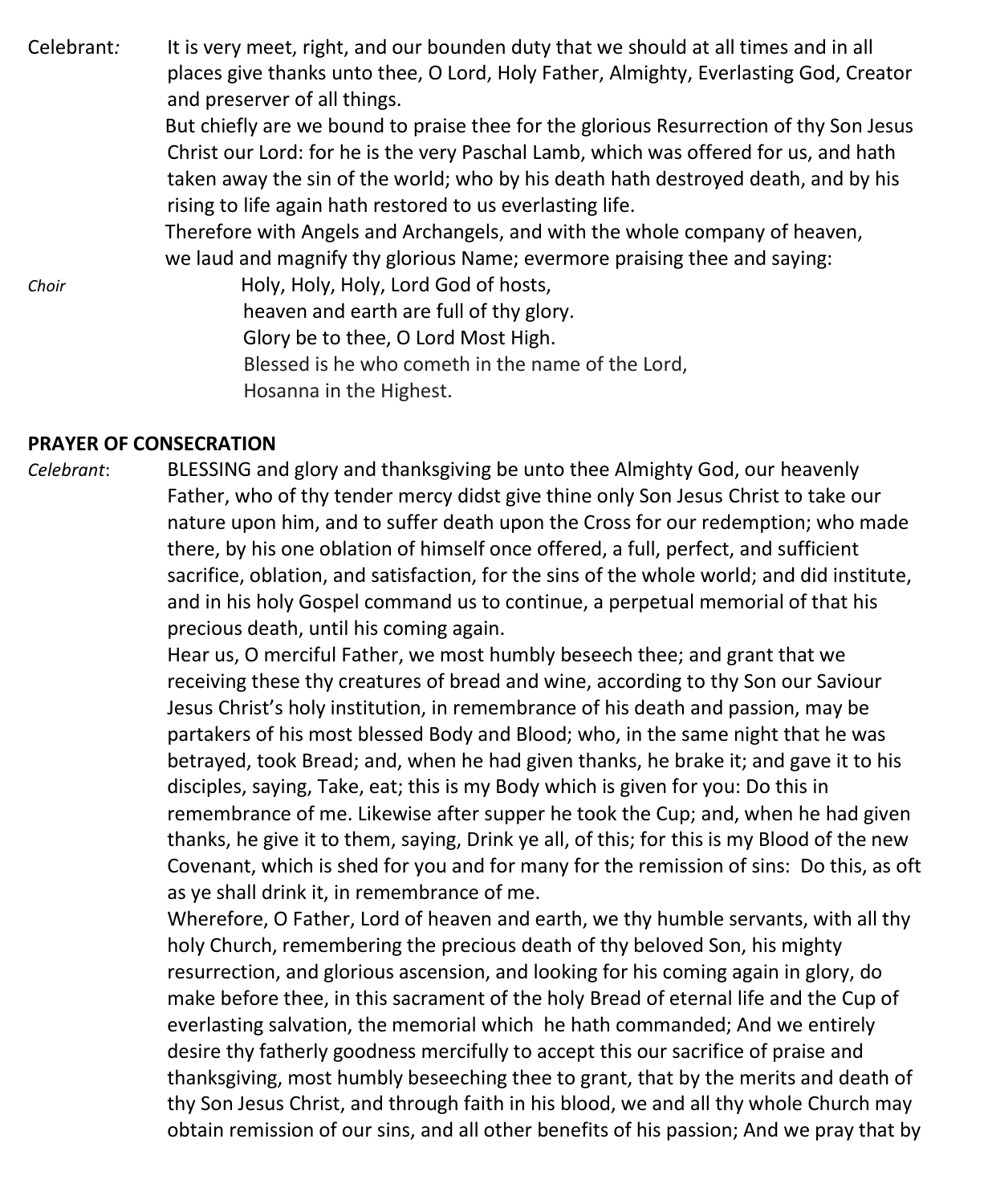| All:               | the power of thy Holy Spirit, all we who are partakers of this holy Communion may be<br>fulfilled with thy grace and heavenly benediction; through Jesus Christ our Lord, by<br>whom and with whom, in the unity of the Holy Spirit, all honour and glory be unto<br>thee, O Father Almighty, world without end.<br>Amen.                                                                                                                                                                                                                                                               |
|--------------------|-----------------------------------------------------------------------------------------------------------------------------------------------------------------------------------------------------------------------------------------------------------------------------------------------------------------------------------------------------------------------------------------------------------------------------------------------------------------------------------------------------------------------------------------------------------------------------------------|
| Celebrant:<br>All: | The peace of the Lord be always with you;<br>And with thy Spirit.                                                                                                                                                                                                                                                                                                                                                                                                                                                                                                                       |
| All:               | We do not presume to come to this thy Table, O merciful Lord, Trusting in our own<br>righteousness, But in thy manifold and great mercies. We are not worthy So much<br>as to gather up the crumbs under thy Table. But thou art the same Lord, Whose<br>property is always to have mercy: Grant us therefore, gracious Lord, So to eat the<br>Flesh of thy dear Son Jesus Christ, And to drink his Blood, That our sinful bodies<br>May be made clean by his Body, And our souls washed through his most precious<br>Blood, And that we may evermore dwell in him, And he in us. Amen. |

**Choir:** Agnus Dei

#### **Administration of Communion**

You are invited to receive communion in one kind from one of two standing stations: one station at the nave altar, and one at the cross of the main aisle. Please keep your distance from members of other  *families.*

 *Please keep your face mask on while you hear the words of administration or blessing. If you do not wish to receive the sacrament, please fold your arms across your chest.*

 *Prayer during Communion: (for people participating from home with Spiritual Communion) Jesus, I believe that you are present with us in the sacrament of bread and wine. I love you and I desire our presence afresh in my life. Since I cannot now receive the bread and wine at the altar, come spiritually into my heart. I embrace you and unite myself to you: Never let me be separated from you. Amen.*

*(Based on a prayer by St. Alphonsus Maria de-Liguori)*

#### **PRAYERS AFTER COMMUNION**

*Celebrant:* Let us pray.

OUR Father

*All:* **who art in heaven, hallowed be thy name, thy kingdom come, thy will be done, on earth as it is in heaven. Give us this day our daily bread; and forgive us our trespasses, as we forgive them that trespass against us; and lead us not into temptation, but deliver us from evil. For thine is the kingdom, the power, and the glory, for ever and ever. Amen.**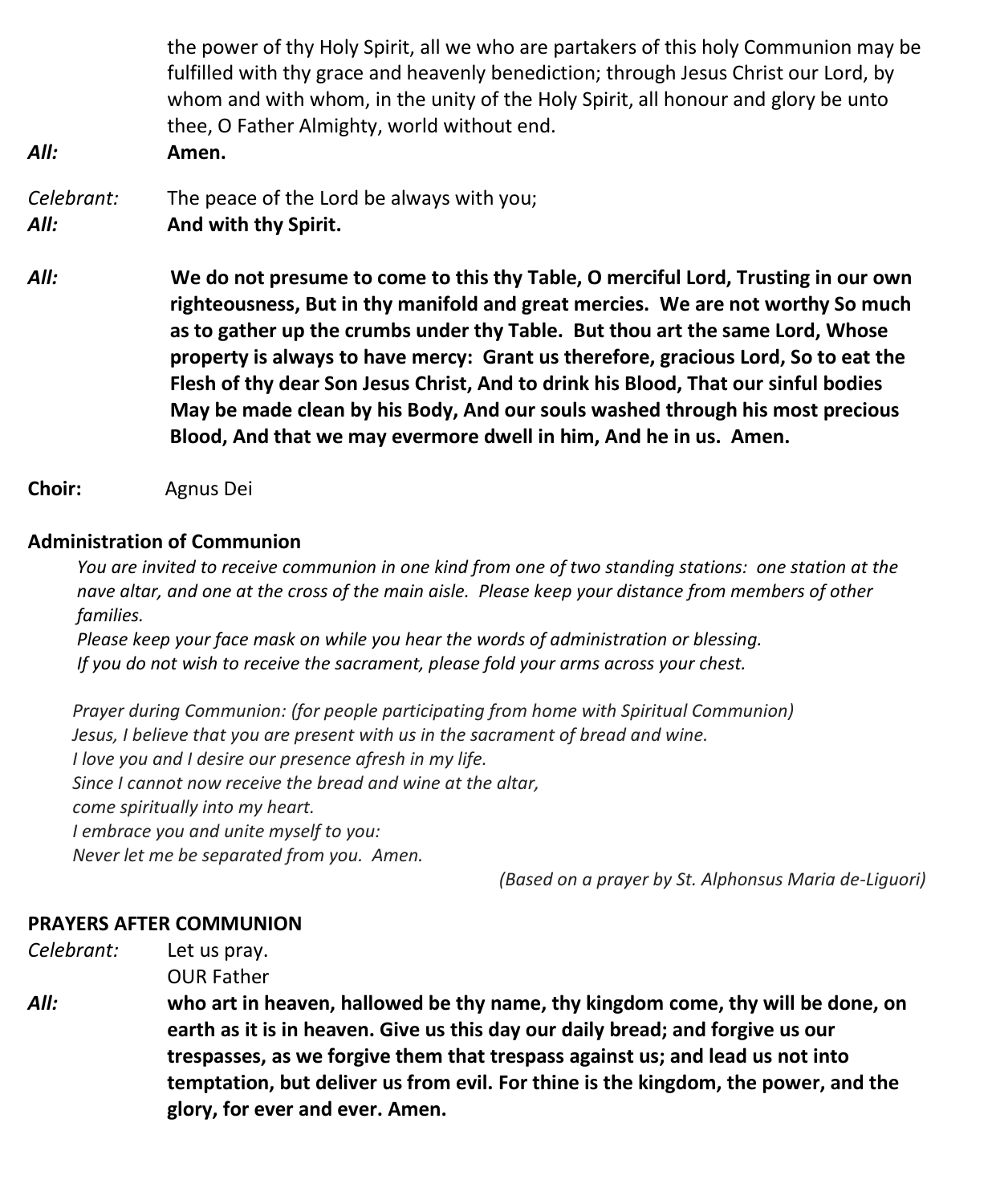- *Celebrant:* Almighty and everliving God, we most heartily thank thee that thou dost graciously feed us, in these holy mysteries, with the spiritual food of the most precious body and blood of thy Son our Saviour Jesus Christ; assuring us thereby of thy favour and goodness towards us; and that we are living members of his mystical body, which is the blessed company of all faithful people; and are also heirs through hope of thy everlasting kingdom.
- *All:* **And here we offer and present unto thee, O Lord, ourselves, our souls and bodies, to be a reasonable, holy, and living sacrifice unto thee. And although we are unworthy, yet we beseech thee to accept this our bounden duty and service, not weighing our merits, but pardoning our offences; through Jesus Christ our Lord, to whom, with thee and the Holy Ghost, be all honour and glory, world without end. Amen.**

#### **BLESSING**

#### **Hymn 216 Ye Choirs of New Jerusalem** (vv 1-5)

| Ye choirs of new Jerusalem,             | Devouring depths of hell their prey |
|-----------------------------------------|-------------------------------------|
| your sweetest notes employ,             | at his command restore;             |
| the paschal victory to hymn             | his ransomed hosts pursue their way |
| in strains of holy joy.                 | where Jesus goes before.            |
| For Judah's lion bursts his chains,     | Triumphant in his glory now         |
| crushing the serpent's head,            | to him all power is given;          |
| and cries aloud through death's domains | to him in one communion             |
| to wake the imprisoned dead.            | bow all saints in earth and heaven. |

*All glory to the Father be, all glory to the Son; all glory, Holy Ghost, to thee, while endless ages run.*

# **POSTLUDE** Finale from Symphony No. 1 Louis Vierne

| Soloists     | Lesley Bouza, Autumn Debassige, Quade Nielsen, Michael Cressman                |
|--------------|--------------------------------------------------------------------------------|
| Choir        | Lesley Bouza, Audrey Coates, Marlys Neufeldt, Janelle Santi, Autumn Debassige, |
|              | Rebecca McKay, Catherin Robertson, Christina Stelmacovich, Jerome Chang, Lanny |
|              | Fleming, Quade Nielsen, Jeffrey Smith, Michael Cressman, Marcus Kramer, Luke   |
|              | MacLean, Matt Oxley                                                            |
| Greeters     | Ian Hornsby, Ian Rice                                                          |
| Readers      | Colin Fox, Susan Fox                                                           |
| Altar Guild  | Pam Gradwell, Mardy Langford                                                   |
| Flower Guild | Dawn McClure, Judy Briggs, Sylvia Arthur, Nancy Knudstrup                      |
| Technician   | Steve Hornett                                                                  |
|              |                                                                                |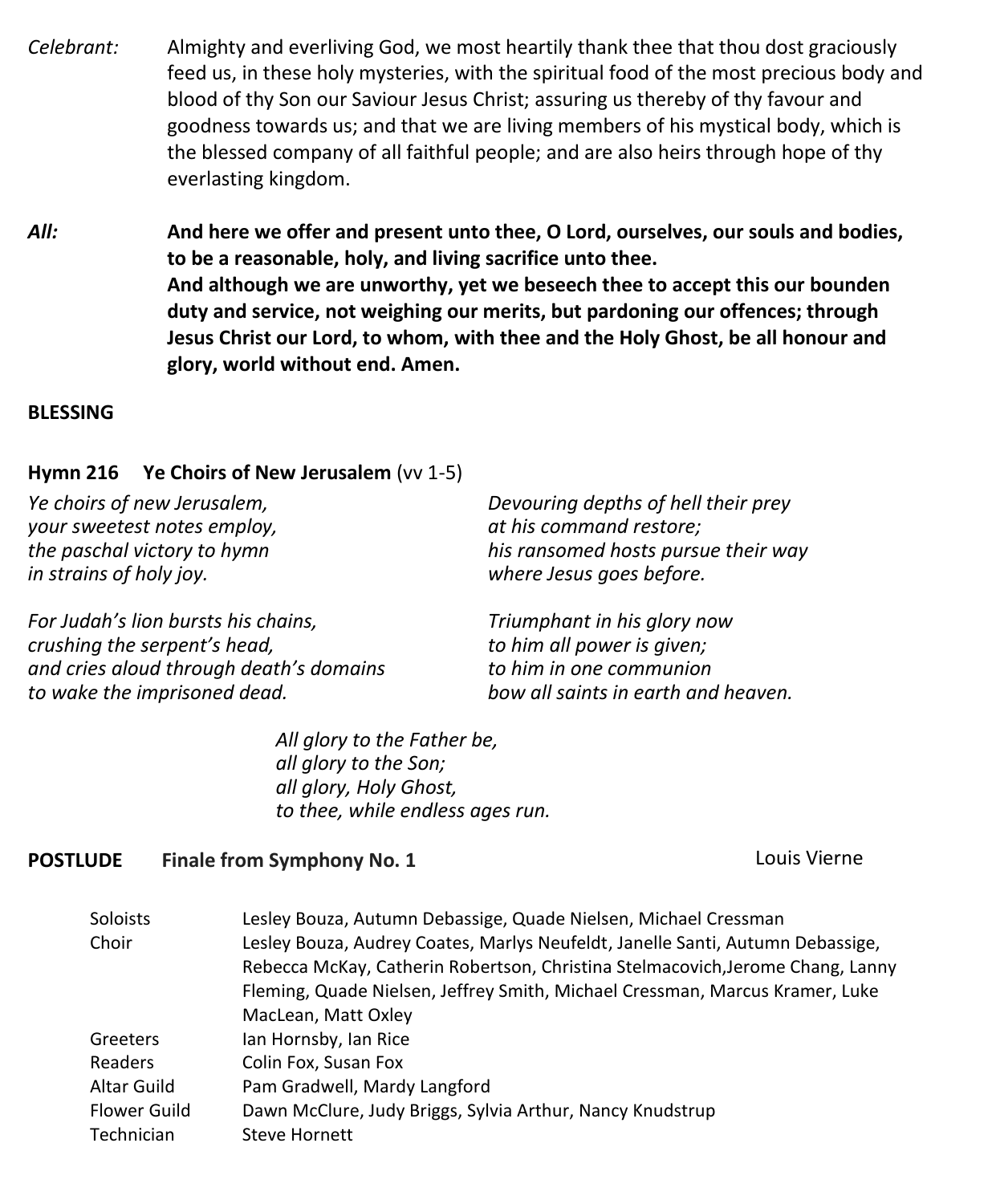| The Easter flowers are given to the glory of God |                                                  |
|--------------------------------------------------|--------------------------------------------------|
| in loving and grateful memory of:                | the gift of:                                     |
| My wife Patricia Ann                             | Len Griffiths                                    |
| Joan Blair Merryfield, Michael Blair and         | <b>Gwyneth Watkins</b>                           |
| May Edwards                                      |                                                  |
| Dr. William Ellis and all family members         | Patricia Ellis                                   |
| Our parents, sister and son.                     | Duncan and Janet Hossack and Pamela Young        |
| My husband, John                                 | his wife Elaine Dightam                          |
| My son Richard                                   | <b>Betty Knight</b>                              |
| My dear friend Alice Kuhn                        | Kay Currie                                       |
| Pam Walker and John Walker                       | Paul Walker                                      |
| Ron and Lois Watkins                             | their daughters, Linda Coultes and Debora Bruder |
| My brother William                               | <b>Maureen McIntyre</b>                          |
| My husband Jim                                   | Louise Pernfuss                                  |
| The Dunker and Guy families                      | Jim and Mary Guy                                 |
| Dave Watkins                                     | his wife Barb, Susan, Tom and MaryAnn            |
| Loved ones                                       | John Lockyer                                     |
|                                                  |                                                  |

# **Announcements for April 17, 2022**

#### **Welcome to St. John's**

We are thrilled to have you attend in-person for a service at St. John's. Please wear a face mask, keep a physical distance where possible, and use hand sanitizers provided. The back section of pews on the left side is designated for people who wish to keep a physical distance. With a full choir we are using the nave altar to allow the choristers to keep a physical distance.

### **Communion at 11**

For communion this morning at 11, you are invited to come forward to two standing stations where the sacrament will be administered in one kind: one standing station at the nave altar; the other at the cross of the main aisle. Please keep your face mask on until you leave the celebrant's 2m distance; and keep a physical distance from others where possible.

#### **Support for Ukraine**

PWRDF is now partnering with three organizations on the ground with extensive experience. The latest partnership is with Initiative E+ which is providing medical supplies to civilians and supporting first responders. To make a donation to support this work mark your donation "UKRAINE" on the memo line or envelope.

### **Offerings**

Offering plates and envelopes are available at the entrances to the church to receive your donation to support the ministry of St. John's. Did you know that last year over 70% of our annual revenue was generated by your generous gifts? We count on your generosity to help inspire faith in people's lives.